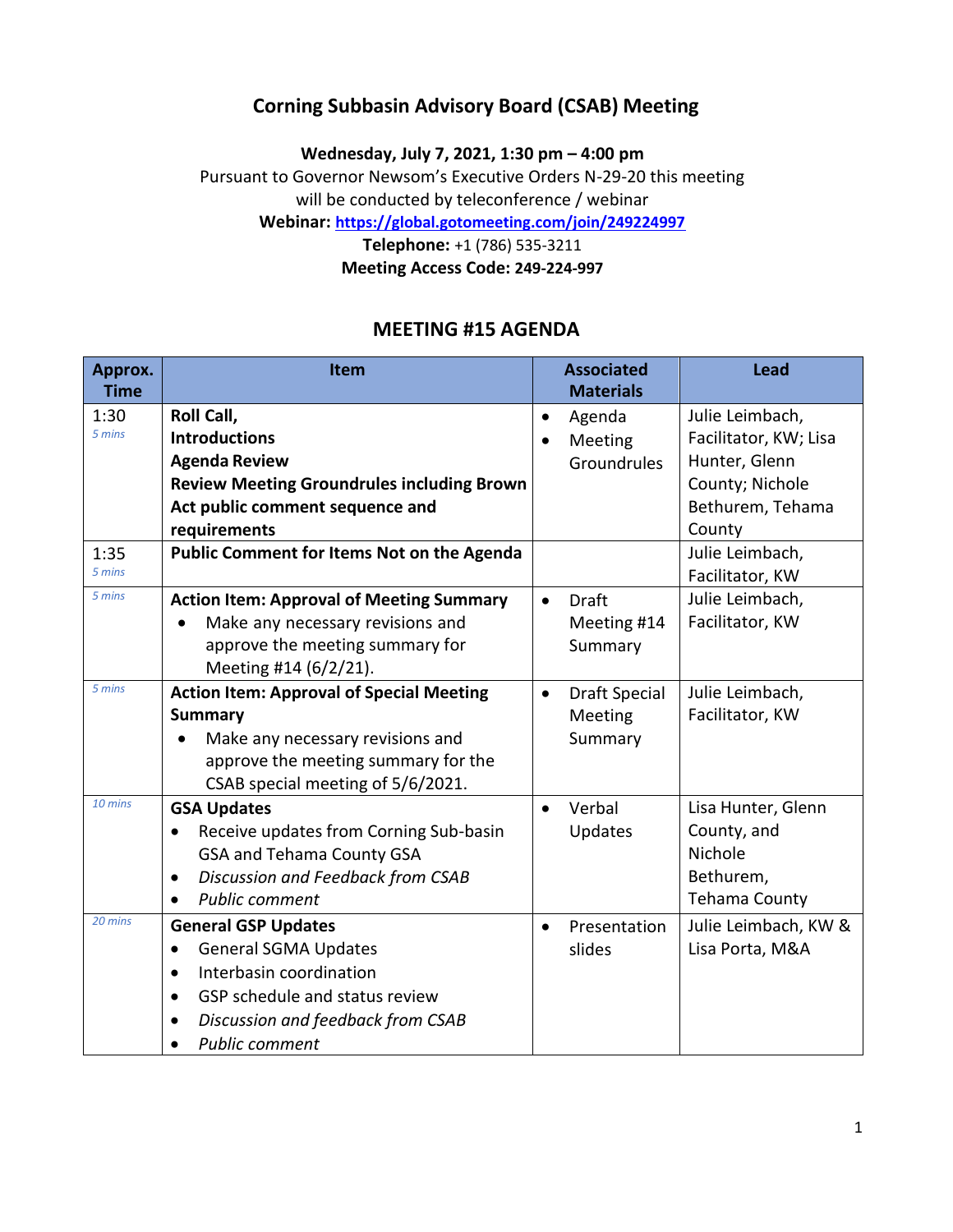| Approx.<br>Time    | Item                                                                                                                                                                                                                                                                                                                                                                                       | <b>Associated</b><br><b>Materials</b>                                      | Lead                                                                                                               |
|--------------------|--------------------------------------------------------------------------------------------------------------------------------------------------------------------------------------------------------------------------------------------------------------------------------------------------------------------------------------------------------------------------------------------|----------------------------------------------------------------------------|--------------------------------------------------------------------------------------------------------------------|
| 30 mins<br>45 mins | <b>Projects and Management Actions</b><br>Revised list and purpose of projects and<br>management actions<br>Discussion and feedback from CSAB<br><b>Public comment</b><br><b>Introduction to Funding Mechanisms</b><br>Initial presentation on funding needs<br>and potential approaches<br>Receive feedback from the public<br>Discussion and feedback from CSAB<br><b>Public comment</b> | Presentation<br>$\bullet$<br>slides<br>Presentation<br>$\bullet$<br>slides | Julie Leimbach, KW &<br>Lisa Porta, M&A<br>Julie Leimbach, KW,<br>Bryce McAteer,<br>WestWater & Lisa<br>Porta, M&A |
| 10 mins            | <b>Review Action Items and Adjourn</b>                                                                                                                                                                                                                                                                                                                                                     | Closing<br>remarks                                                         | <b>GSP Team</b>                                                                                                    |

# **Meeting Groundrules**

Participants will observe the following meeting groundrules to guide their behavior and comment process. Participants will:

- 1. Observe Brown Act requirements.
- 2. Seek to understand and respect opposing views.
- 3. Keep comments and discussion succinct and focused on meeting objectives.
- 4. Observe the following public comment groundrules:
	- a. The public will have an opportunity to comment on items that are not on the agenda.
	- b. Each public comment will be limited to three minutes.
	- c. CSAB members are not required to respond to any issues raised during the public comment period and may not take any action on such issues other than to refer the item or schedule the issue(s) for a future agenda.
	- d. For virtual meetings, when a member of the public wants to join the comment queue, they can either indicate in the Chatbox of the webinar or let the facilitator know verbally if they are only on the audio portion of the teleconference.
	- e. Comments will be taken in the order that they are received.

## **Brown Act Sequence for Action Items**

- 1. Presentation from technical team or staff
- 2. CSAB discussion
- 3. Public comment
- 4. Potential action by CSAB members
	- a. Make a motion
	- b. Second the motion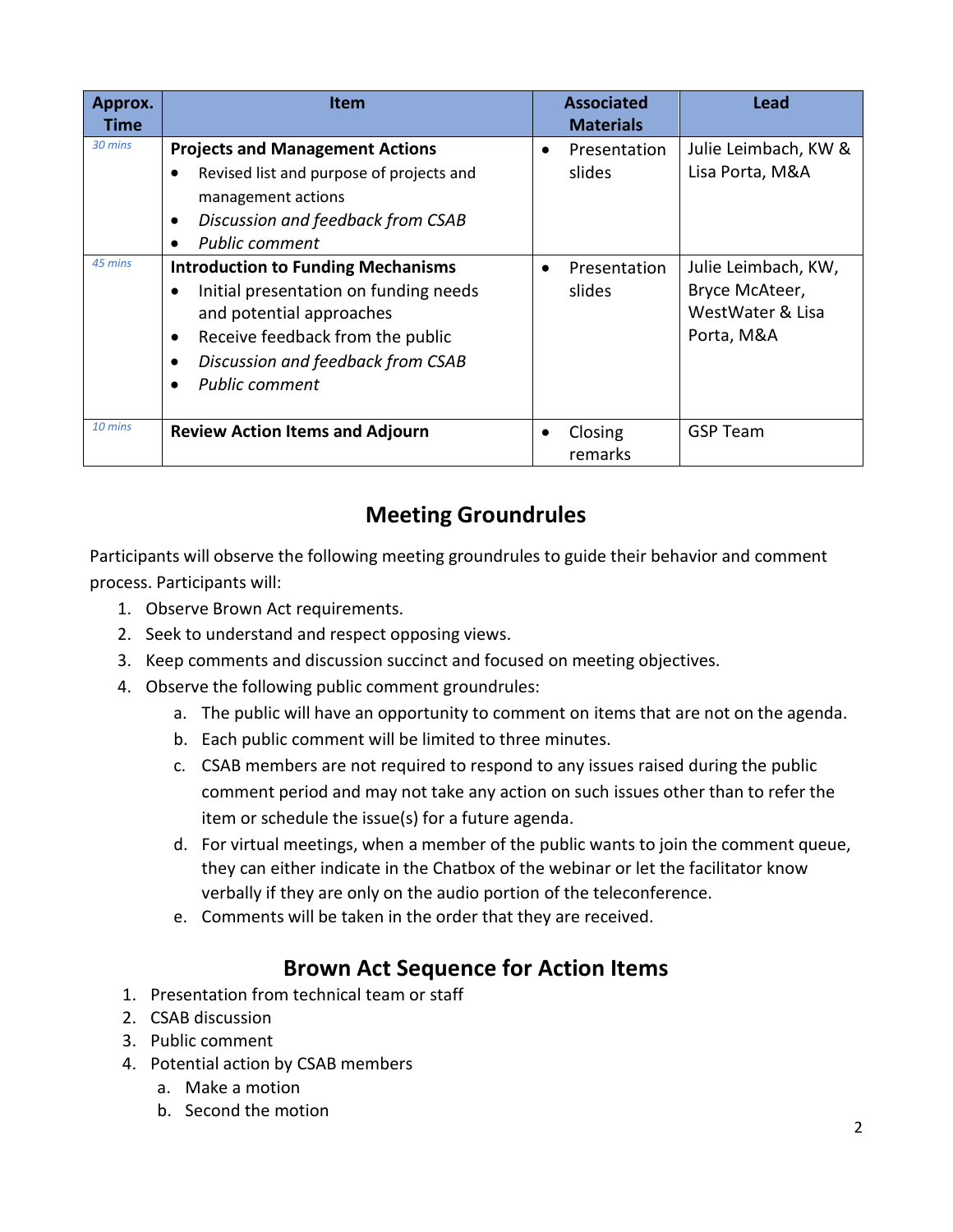- c. Motion is restated
- d. Additional discussion/Motion is debated
- e. Motion is put to a vote
- f. Result of the vote is announced

### **CSAB Schedule & Objectives**

The Corning Sub-Basin Advisory Board (CSAB) will meet monthly on the first Wednesday of the month from 1:30 to 3:30 pm (4:00 pm starting March 2021). Meetings are planned from April 2020 through approximately December 2021. This meeting schedule outlines the anticipated schedule and the key discussion topics for each meeting. It will be updated to reflect the most current information, as warranted.

| <b>Date</b>      | <b>Key Meeting Topics</b>                                                                                                                                                                                                                                                            | <b>CSAB Meeting Objectives</b>                                                                                                                                                                                                                                       |  |
|------------------|--------------------------------------------------------------------------------------------------------------------------------------------------------------------------------------------------------------------------------------------------------------------------------------|----------------------------------------------------------------------------------------------------------------------------------------------------------------------------------------------------------------------------------------------------------------------|--|
| 2020             |                                                                                                                                                                                                                                                                                      |                                                                                                                                                                                                                                                                      |  |
| Apr              | <b>CSAB Overview</b><br>$\bullet$<br><b>GSP Development</b><br>$\bullet$<br><b>Groundwater Data</b><br>$\bullet$<br>Overview of Data Management System and<br>$\bullet$<br>Model<br>Sustainable Management Goal Example<br>$\bullet$<br><b>Interests &amp; Concerns</b><br>$\bullet$ | Provide background on Corning GSP framework<br>$\bullet$<br>Collection of groundwater data<br>$\bullet$<br><b>Collection of interests</b><br>$\bullet$<br>Introduce potential Sustainability Goal for<br>$\bullet$<br>Subbasin<br><b>Public Comment</b><br>$\bullet$ |  |
| June             | Draft Hydrogeologic Conceptual Model and<br>$\bullet$<br>groundwater conditions<br>Modeling platform selection<br>$\bullet$<br><b>GSP review process</b>                                                                                                                             | CSAB Recommendations and questions for<br>$\bullet$<br>Hydrogeologic Conceptual Model and<br><b>Groundwater Conditions</b><br>Make a recommendation on model platform to<br>$\bullet$<br>use for GSP work<br><b>Public Comment</b><br>$\bullet$                      |  |
| July             | <b>Current and Historical draft Water Budgets</b><br>$\bullet$<br>Model overview<br>Potential management areas                                                                                                                                                                       | Review of what is perceived as historic and<br>$\bullet$<br>current unsustainable groundwater use based on<br>water budget<br><b>Public Comment</b><br>$\bullet$                                                                                                     |  |
| Aug              | <b>Monitoring Networks</b><br>$\bullet$<br>Overview of Sustainable Management<br>$\bullet$<br>Criteria and approach to development<br><b>Draft Sustainability Goal</b>                                                                                                               | Answer questions on monitoring networks<br>$\bullet$<br>Gather initial feedback on process for developing<br>$\bullet$<br><b>SMCs</b><br><b>Discuss Sustainability Goal</b><br>$\bullet$<br><b>Public Comment</b><br>$\bullet$                                       |  |
| Sept             | Groundwater Level SMC discussion #1 -<br>$\bullet$<br>background on Groundwater Levels SMC<br>Proposed approaches for MT and MO<br>$\bullet$                                                                                                                                         | Input on proposed approaches for MT and MO<br>$\bullet$<br>development<br><b>Public Comment</b><br>$\bullet$                                                                                                                                                         |  |
| Oct 7            | Groundwater Level SMC discussion #2 -<br>$\bullet$<br>proposed groundwater level MT and MO<br>Initial Discussion on Potential Projects and<br><b>Management Actions</b>                                                                                                              | Recommendations on proposed groundwater<br>$\bullet$<br>level MT and MO<br>Input on Projects and Actions<br>$\bullet$<br><b>Public Comment</b><br>$\bullet$                                                                                                          |  |
| Nov <sub>4</sub> | <b>Integrated Model Updates</b><br>$\bullet$<br>Overview of current, historical and projected<br>water budgets                                                                                                                                                                       | Answer questions on modeling and water<br>$\bullet$<br>budgets<br><b>Public Comment</b><br>$\bullet$                                                                                                                                                                 |  |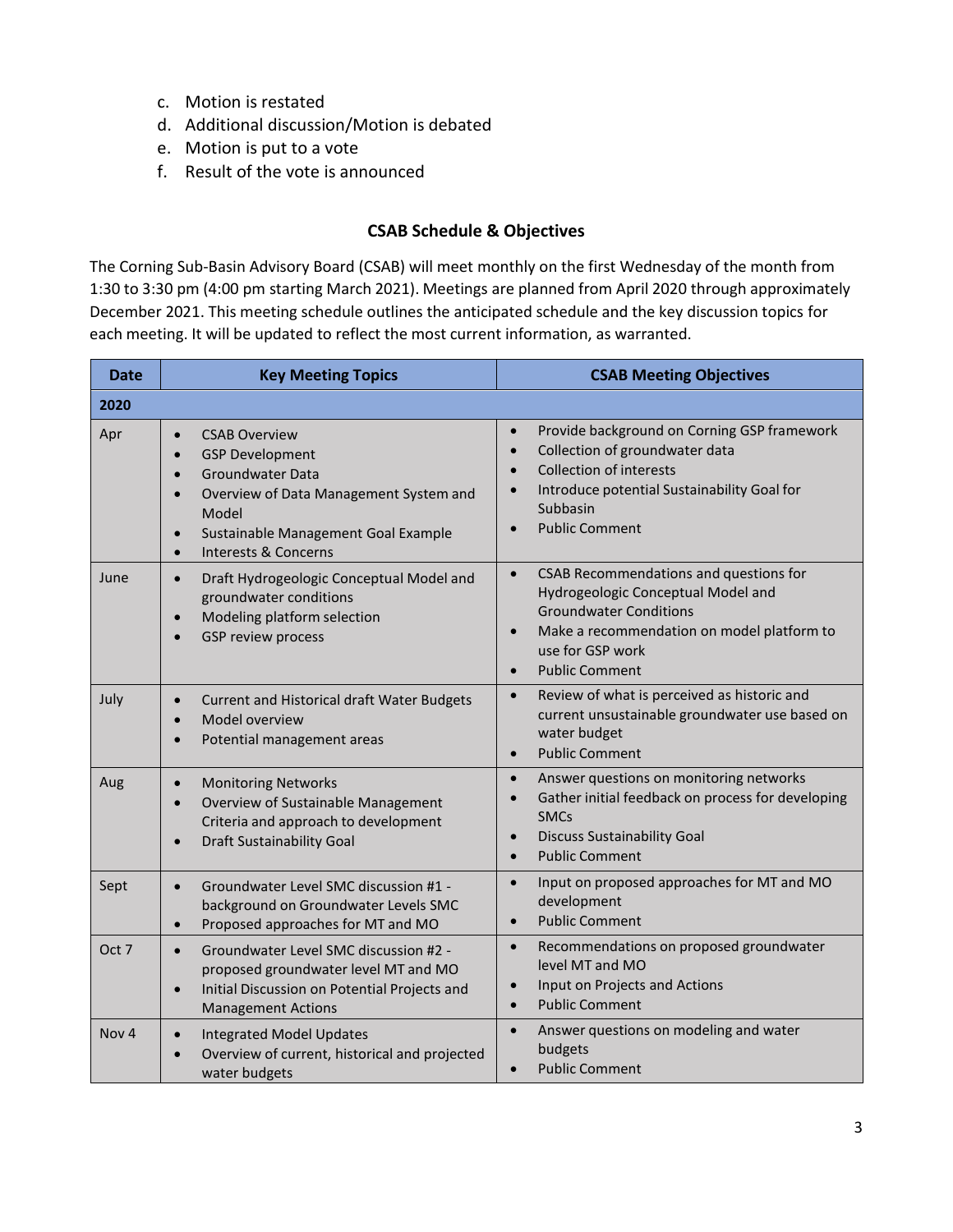| <b>Date</b>      | <b>Key Meeting Topics</b>                                                                                                                                                                                                                                                                                                                  | <b>CSAB Meeting Objectives</b>                                                                                                                                                                                                                                                                |
|------------------|--------------------------------------------------------------------------------------------------------------------------------------------------------------------------------------------------------------------------------------------------------------------------------------------------------------------------------------------|-----------------------------------------------------------------------------------------------------------------------------------------------------------------------------------------------------------------------------------------------------------------------------------------------|
| Dec <sub>2</sub> | Open Discussion on GSP Sections 1 and 2<br>$\bullet$                                                                                                                                                                                                                                                                                       | Receive feedback on Draft GSP Sections 1 and 2<br>$\bullet$<br>provided and available on Corning GSP website<br>Answer any additional GSP questions<br>$\bullet$                                                                                                                              |
| 2021 - Proposed  |                                                                                                                                                                                                                                                                                                                                            |                                                                                                                                                                                                                                                                                               |
| Jan 6            | Open Discussion on GSP Section 3<br>$\bullet$                                                                                                                                                                                                                                                                                              | Receive feedback on Draft GSP Section 3 provided<br>$\bullet$<br>and available on Corning GSP website<br>Answer any additional GSP questions<br>$\bullet$                                                                                                                                     |
| Feb <sub>3</sub> | Depletion of interconnected surface water<br>$\bullet$<br>SMC discussion #1 - background on Subbasin<br>streams and introduction to SMC<br>Overview of Groundwater Dependent<br>$\bullet$<br>Ecosystems (GDEs) approach<br>Land subsidence SMC discussion #1-<br>$\bullet$<br>background on Subbasin conditions and<br>introduction to SMC | Input on significant and unreasonable conditions<br>$\bullet$<br>and initial discussion on MT development<br><b>Public Comment</b><br>$\bullet$                                                                                                                                               |
| Mar <sub>3</sub> | Depletion of interconnected surface water<br>SMC discussion #2 - review SMC approaches<br>Land subsidence SMC discussion #1 - review<br>$\bullet$<br>SMC approaches                                                                                                                                                                        | Input on proposed approaches for MT and MO<br>$\bullet$<br>development<br>Discussion of undesirable results<br>$\bullet$<br><b>Potential recommendations to GSA Boards for</b><br>$\bullet$<br><b>Lowering of GWLs SMC</b><br><b>Public Comment</b><br>$\bullet$                              |
| Apr 7            | Land subsidence SMC discussion #2 - review<br>$\bullet$<br>SMC approaches<br>Review projected water budgets and GSP<br>$\bullet$<br>requirements; introduction to storage SMC<br>Initial discussion on potential projects and<br>$\bullet$<br>management actions                                                                           | Input on significant and unreasonable conditions<br>$\bullet$<br>and initial discussion on MT development<br><b>Potential recommendations to GSA Boards for</b><br>$\bullet$<br>subsidence SMC<br>Input on potential projects and management<br>actions<br><b>Public Comment</b><br>$\bullet$ |
| May 5            | Discussions and development of SMCs for<br>$\bullet$<br><b>Groundwater Quality</b><br>Review SMC approaches for Interconnected<br>$\bullet$<br>SW depletion SMC<br>Continue discussion on projects and<br>management actions                                                                                                               | Input on significant and unreasonable conditions<br>$\bullet$<br>and initial discussion on SMC development<br><b>Public Comment</b><br>$\bullet$                                                                                                                                              |
| June 2           | Recap SMC for all sustainability indicators<br>$\bullet$                                                                                                                                                                                                                                                                                   | <b>Potential recommendations to GSA Boards on</b><br>$\bullet$<br>groundwater levels, storage, water quality,<br>subsidence, and depletion of interconnected<br>surface water SMC<br><b>Public Comment</b><br>$\bullet$                                                                       |
| July 7           | Revised List of Projects & Management<br>$\bullet$<br>Actions<br>Introduction to funding mechanisms<br>$\bullet$                                                                                                                                                                                                                           | Input on revised list of Projects & Management<br>$\bullet$<br><b>Actions</b><br>Discussion on potential funding mechanisms<br>$\bullet$<br><b>Public Comment</b><br>$\bullet$                                                                                                                |